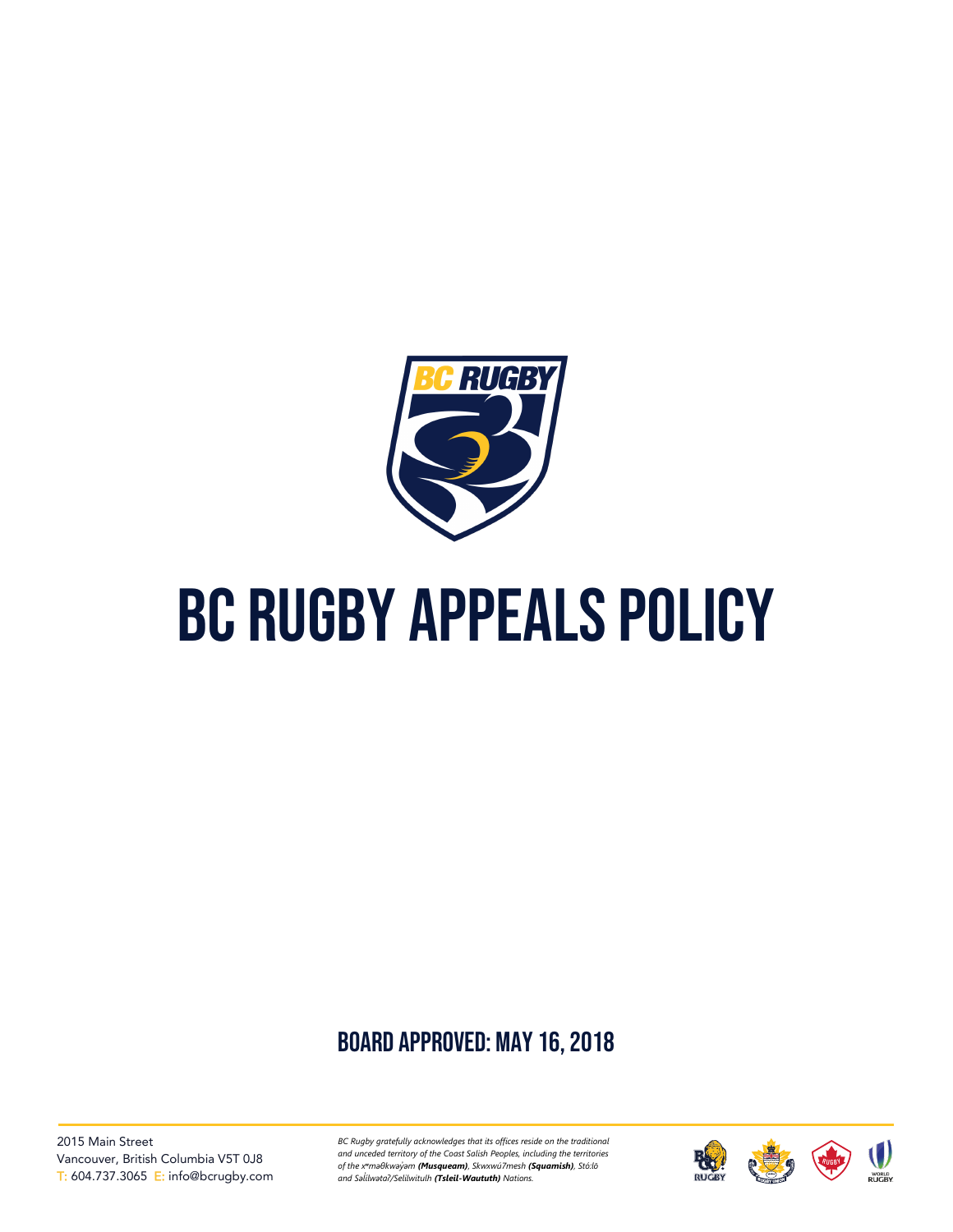

# **Contents**

- 1. [Policy Objective](#page-2-0)
- 2. [Policy Statement](#page-2-1)
- 3. [Definitions](#page-2-2)
- 4. [Application](#page-3-0)
- 5. [Grounds for an Appeal](#page-4-0)
- 6. [Filing of Notice of Appeal \(Internal Appeal\)](#page-5-0)
- 7. [Screening of the Appeal](#page-5-1)
- 8. [Notification of the Appeal and Statement by the Respondent](#page-5-2)
- 9. [Appeal Panel](#page-6-0)
- 10[. Identification of Interested Parties](#page-7-0)
- 11[. Procedures for the Appeal](#page-7-1)
- 12. [Appeal Decision](#page-8-0)
- 13. [Liability Disclaimer](#page-8-1)
- 14. [Confidentiality](#page-8-2)
- 15[. Appeals of the Appeal Panel Decisions](#page-9-0)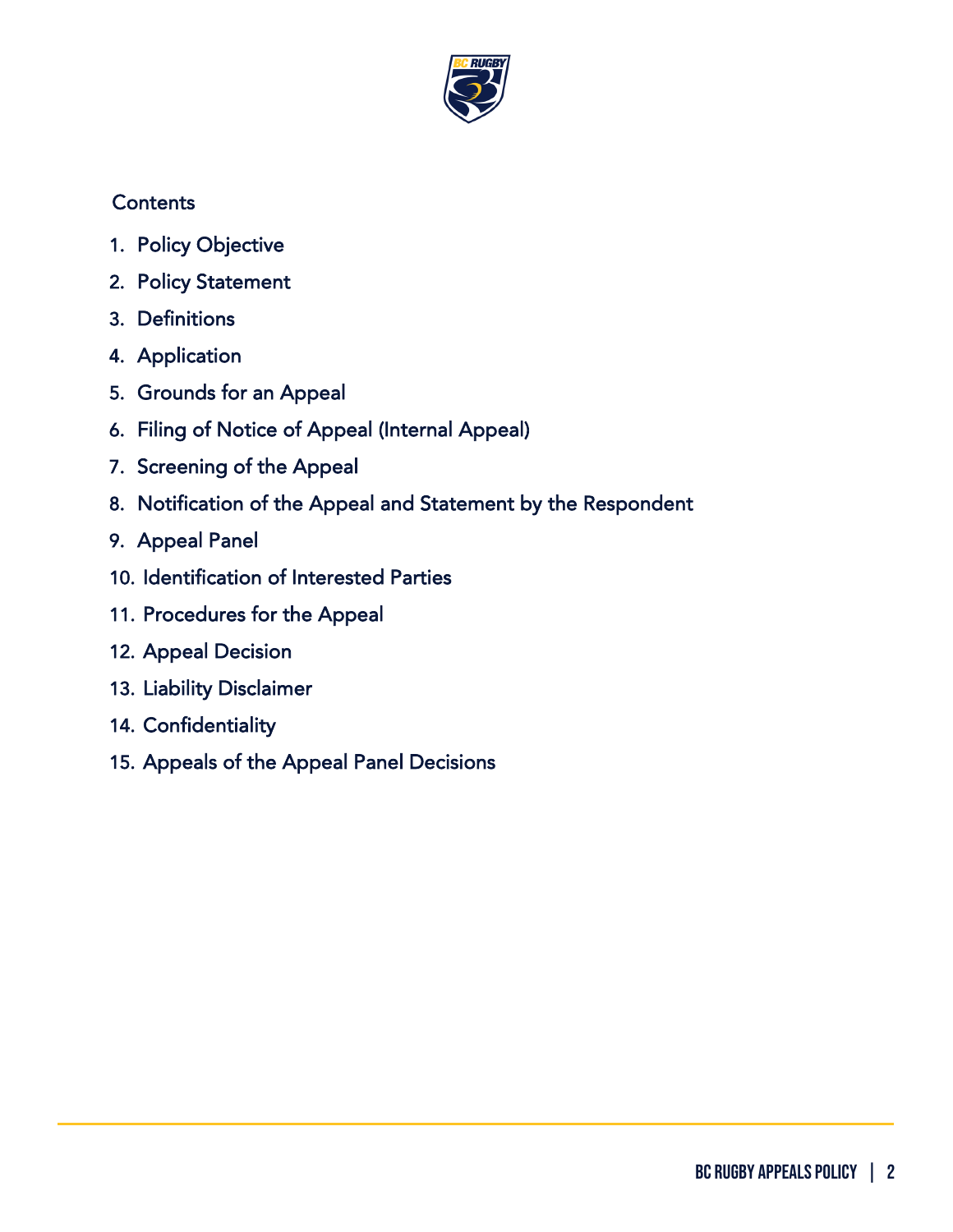

#### <span id="page-2-0"></span>1. Policy Objective

1.1 This document sets out the policy and procedure for an appeal by a member of British Columbia Rugby Union (BC Rugby) in any category of membership of a decision that directly affects them. It provides for an internal process and, in some cases, a final external process.

## <span id="page-2-1"></span>2. Policy Statement

2.1 BC Rugby recognizes the right of any Member to appeal a decision of BC Rugby made against them or that directly affects them and hereby provides for an appropriate process to resolve - fairly, expeditiously, and affordably - a dispute that could arise from time to time from any such decision.

2.2 In this Policy, unless context otherwise requires, words in the singular include the plural and *vice versa*; words importing gender include all genders.

#### <span id="page-2-2"></span>3. Definitions

Appeal Bond: The sum set as a bond to accompany the Notice of Appeal (Appendix A). The Appeal bond shall be refunded to the Member if the Appeal is upheld.

Appeal Officer: The person who receives the Notice of Appeal, as designated by the BC Rugby Board of Directors.

Appeal Panel: The appeal panel established pursuant to section 8.

Appellant: A Member appealing a decision of BC Rugby.

Committee: The group of individuals appointed by the BC Rugby Board of Directors who may serve as an Appeal Officer or on an Appeal Panel.

Days: Total days, irrespective of weekends or holidays.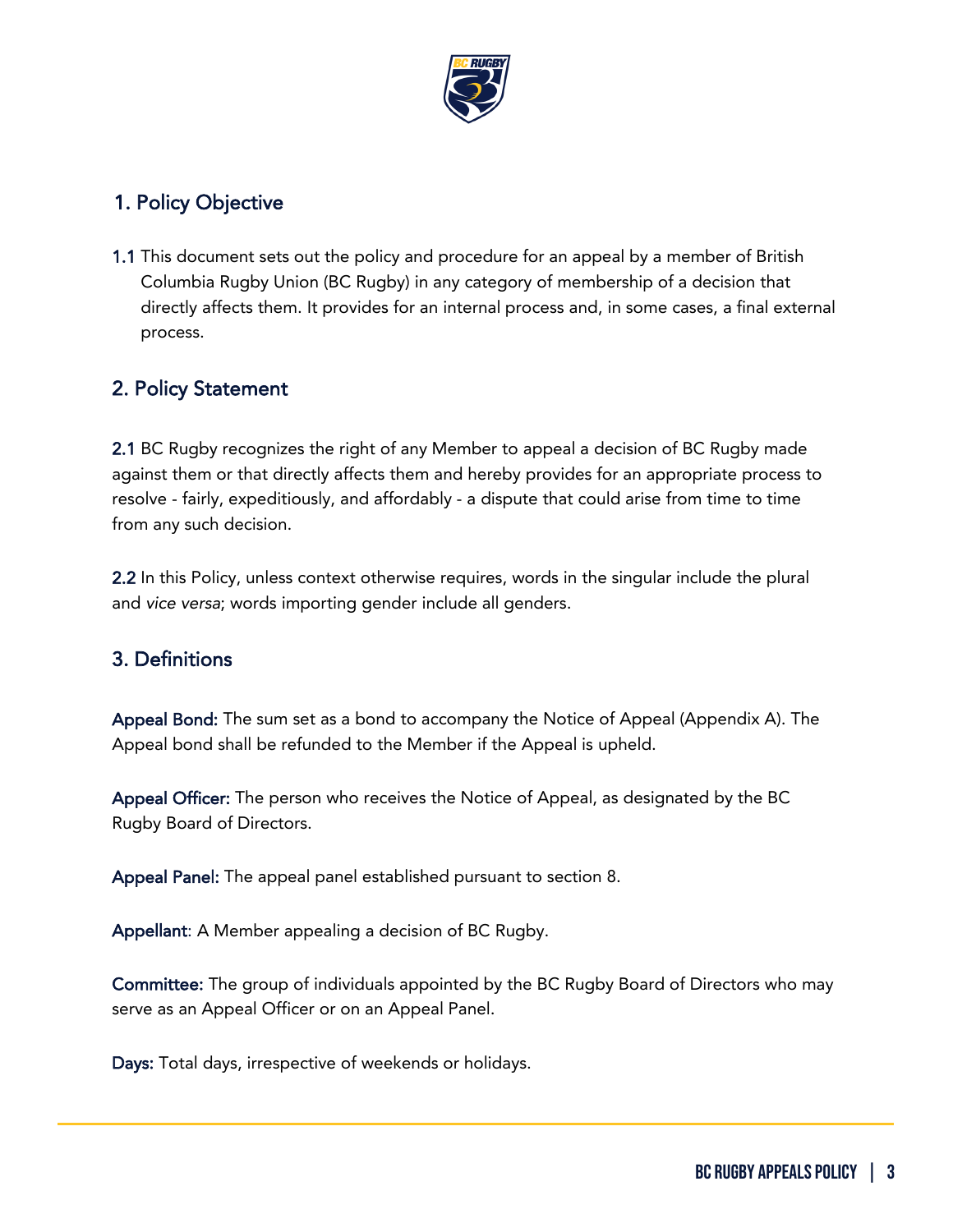

Interested Party: An individual who can be directly affected or impacted by a decision of the Appeal Panel and is accepted or named as such by the Appeal Panel.

Member: A member of BC Rugby in any category of membership, as well as to all individuals engaged in activities with or employed by BC Rugby, including but not limited to, athletes, coaches, officials, volunteers, directors and officers, managers, administrators, and committee members, including contract personnel.

Notice of Appeal: The notice filed by the Appellant to initiate an appeal.

Party: An Appellant, Interested Party or a Respondent and Parties means more than one of them.

Policy: This Appeals Policy.

Record of Proceedings: All documents, video, photographs, written submissions and all materials which were before the party or body who made the decision from whom the Appeal was brought.

Respondent: The body, person, or persons against whose decision an appeal is brought.

Response: The written response submitted by the Respondent to the Notice of Appeal.

Working Days: Total days, excluding weekends and statutory holidays.

#### <span id="page-3-0"></span>4. Application

4.1 Any Member who is affected by a decision of the Board of Directors, or any committee of BC Rugby, or of any entity or individual who has been delegated authority to make decisions on behalf of BC Rugby, will have the right to appeal that decision, provided there are sufficient grounds for appeal, as set out in section 4.

4.2 This Policy will not apply to decisions relating to: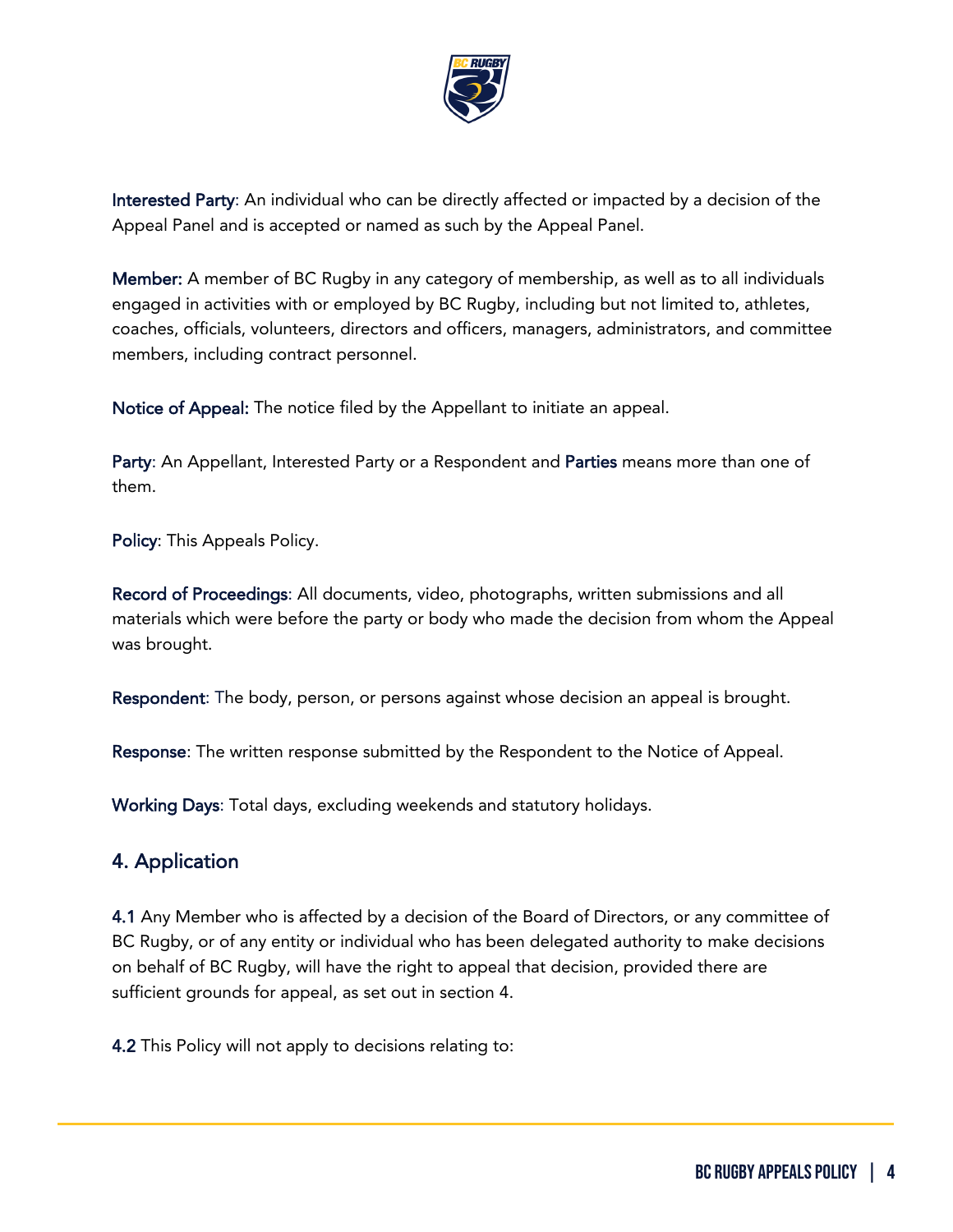

- (a) doping offences, which are handled in accordance with the Canadian Anti-Doping Program;
- (b) any incident which is the subject of a criminal investigation or in respect of which criminal proceedings have been commenced;
- (c) commercial matters for which another appeal process already exists under the applicable law or contract;
- (d) labour disputes for which another appeal process already exists under the applicable law or contract;
- (e) decisions taken by third parties, including but not limited to, World Rugby, Rugby Canada, and the Canadian Centre for ethics; and
- (f) matters arising during games and events organized by entities other than BC Rugby, including but not limited to, World Rugby, Rugby Canada, U Sport, Canada Games Society, BC Summer Games Society.

# <span id="page-4-0"></span>5. Grounds for an Appeal

5.1 An Appellant cannot challenge a decision only on the grounds that it is not favourable to the Member. An appeal may be heard only if there are sufficient grounds, which include, but are not limited to:

- (a) making a decision for which the decision-maker did not have authority or jurisdiction as set out in its governing documents;
- (b) failing to follow procedures as laid out in the bylaws or approved policies and rules of BC Rugby;
- (c) making a decision which was influenced by bias, where bias is defined as a lack of neutrality to such an extent that the decision-maker is unable to consider other views or that the decision was made on the basis of, or significantly influenced by, factors unrelated to the merits of the matter;
- (d) the decision-maker exercised its discretion for an improper purpose;
- (e) the decision-maker made a decision that was clearly in error, grossly unreasonable or unfair, such that an erroneous decision resulted; or
- (f) sufficient grounds does not include any defect, irregularity, or other technicality unless it raises a material doubt as to the findings or the decision being appealed.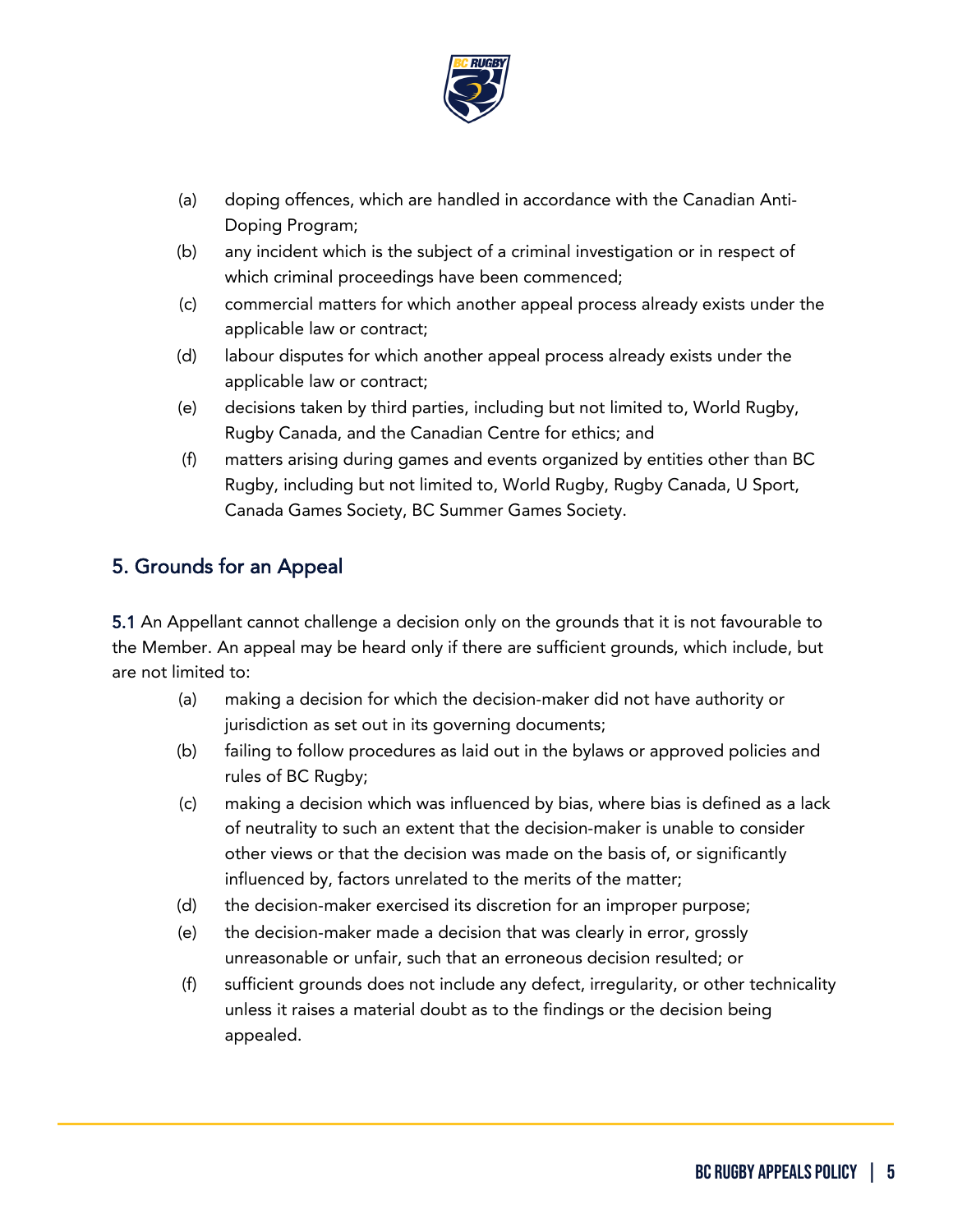

# <span id="page-5-0"></span>6. Filing of Notice of Appeal (Internal Appeal)

6.1 A Member who wishes to appeal a decision of BC Rugby that affects the Member must initiate the appeal process by completing and filing with the Appeal Officer for BC Rugby, or their designate, the Notice of Appeal (see Appendix A) together with an Appeal Bond within fourteen (14) days from the date the Member received notice of the decision that is being appealed. For the purposes of this section, decision shall mean the final written decision of the party or body who made the decision from which the appeal is brought.

6.2 Other timelines provided for in this Policy can be amended by the Appeal Officer or Appeal Panel when justified by the circumstances.

# <span id="page-5-1"></span>7. Screening of the Appeal

7.1 Upon receipt of the documents relating to the appeal, the Appeal Officer will decide whether there are sufficient grounds for appeal.

7.2 If the request for an appeal is denied, where it can be denied, the Appellant will be notified of this decision and its reasons in writing within five (5) Working Days from the receipt of Notice of Appeal.

7.3 Upon notification of denial of an appeal, the Appellant has up to two (2) Working Days to provide a written request for a further screening of the request for Appeal by the Committee. The Appellant will be notified of the outcome of this review in writing within five (5) Working Days.

## <span id="page-5-2"></span>8. Notification of the Appeal and Statement by the Respondent

8.1 If the Appeal Officer decides to hear the appeal, then the Appeal Officer will forward a copy of the Notice of Appeal to the Respondent within not more than two (2) Working Days and request a written Response (Appendix B) by the Respondent briefly outlining the Respondent's position with respect to the issues raised in the Notice of Appeal. The Appeal Officer will provide the Respondent with the Notice of Appeal.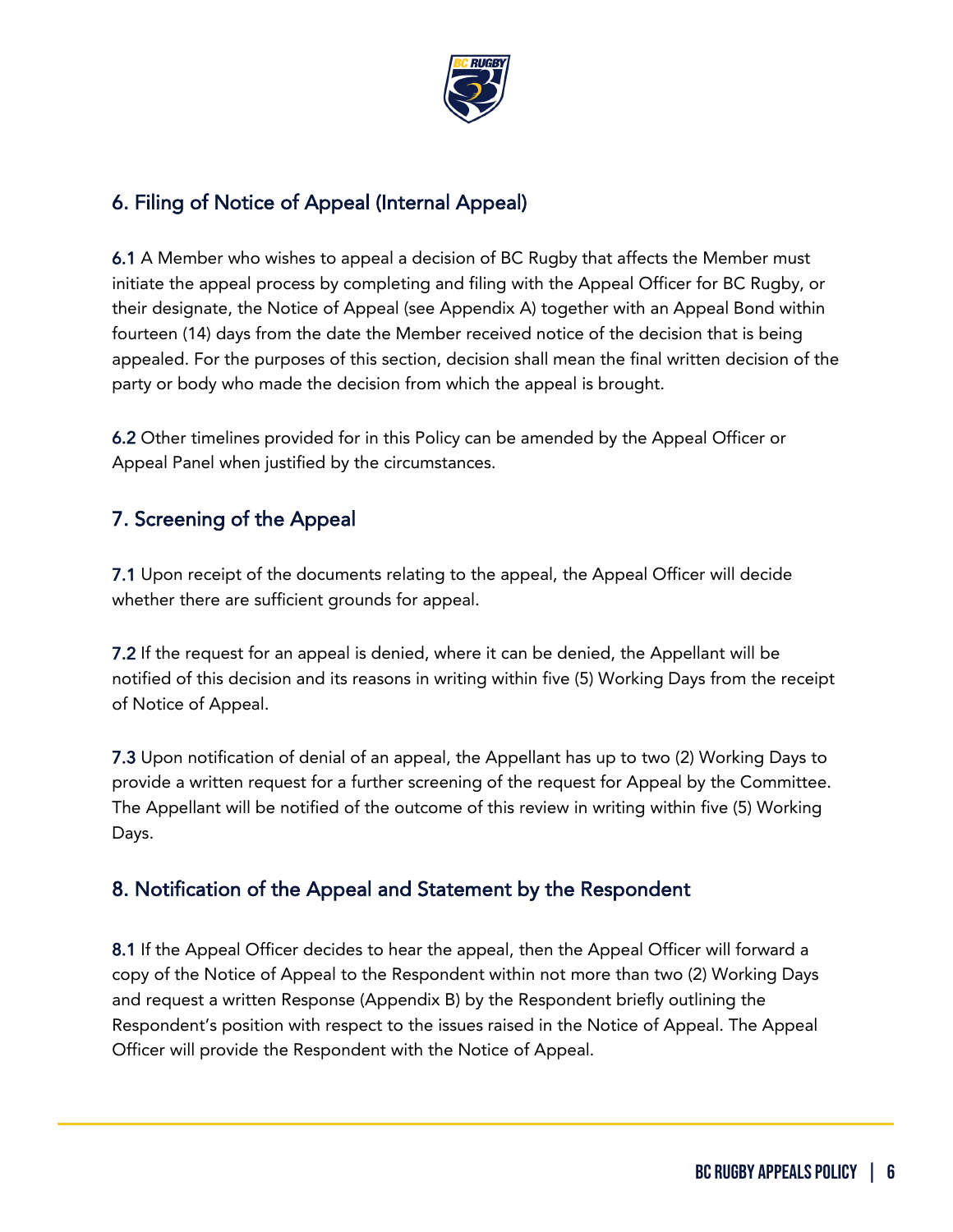

8.2 The Respondent must complete and sign the Response and deliver it to the Appeal Officer within seven (7) Working Days from the date of receipt of the Appeal Officer's request or such shorter or longer period as the Appeal Officer may specify depending on the urgency of the matter.

8.3 The Appeal Officer must forward a copy of the written Response to the Appellant without delay after receipt.

8.4 Should the Respondent submit an incomplete Response or fail to submit the Response within the time limit provided by sub-section 8.2, then the Appeal Officer will initiate the establishment of the Appeal Panel.

# <span id="page-6-0"></span>9. Appeal Panel

9.1 Within no more than twelve (12) Working Days of the having received the Notice of Appeal, the Appeal Officer will initiate the establishment of an Appeal Panel as follows:

- (a) the Appeal Panel must include three (3) persons named from the Committee;
- (b) the Appeal Officer will also designate which of the appointees will act as chairperson; and
- (c) the members of the Committee may include individuals who are not Members.

9.2 Each of the three (3) members of the Appeal Panel must be appointed in accordance with the following conditions:

- (a) the member must have no significant relationship with any of the Parties involved;
- (b) the member must have no involvement whatsoever with the decision being appealed; and
- (c) the member must be free from any actual or perceived bias or conflict of interest.

9.3 Upon being appointed, the members of the Appeal Panel will be provided with a copy of the Notice of Appeal and the Response, any exhibits filed by the parties in support of their respective positions, and the Record of Proceedings from which the Appeal is brought.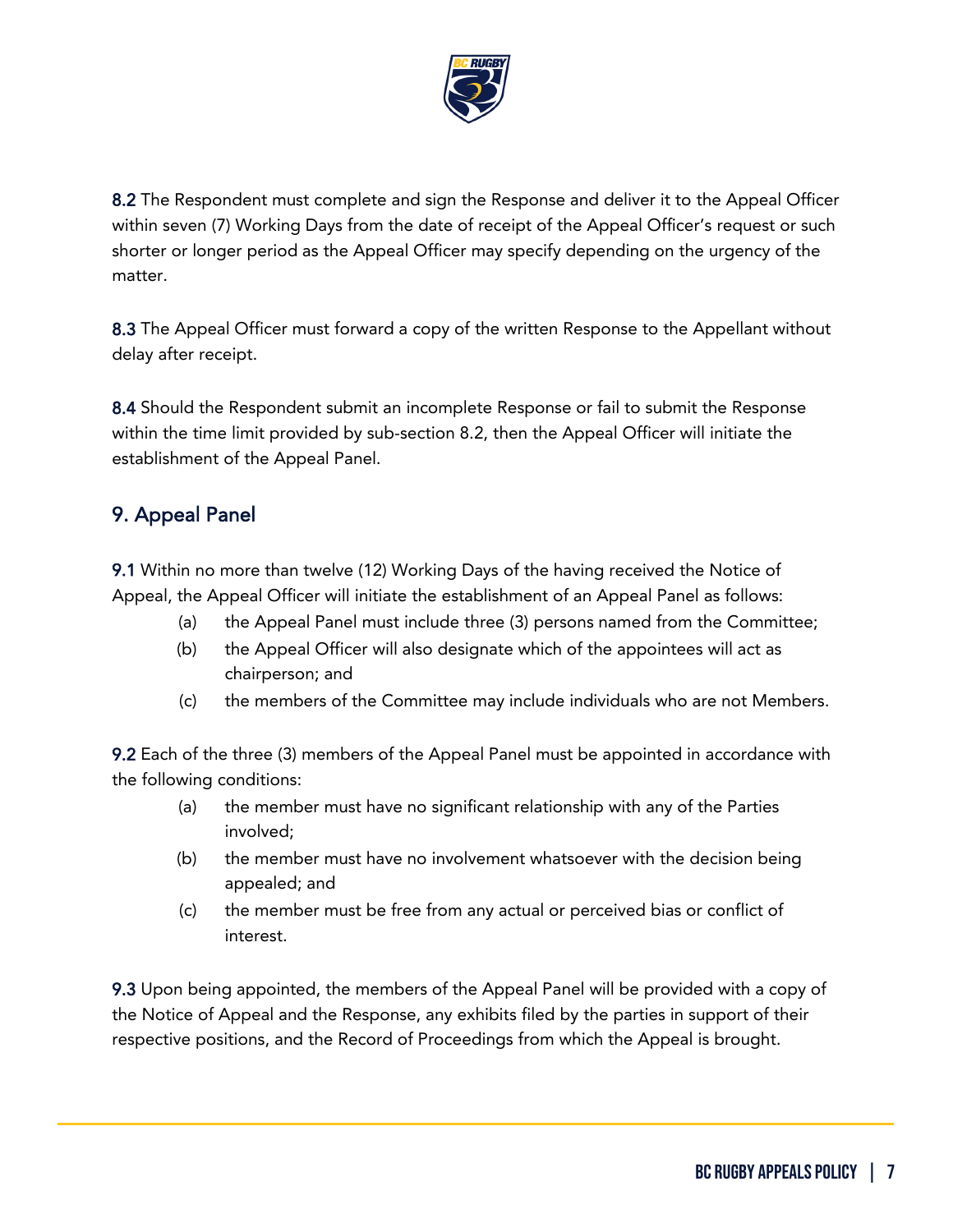

#### <span id="page-7-0"></span>10. Identification of Interested Parties

10.1 Upon its appointment, the Appeal Panel must notify potential Interested Parties of the existence of the appeal and invite them to take part in the appeal proceedings.

## <span id="page-7-1"></span>11. Procedures for the Appeal

11.1 The Appeal Panel, in consultation with the Parties, and considering the relative urgency of the matter, shall determine the procedural steps with respect to the Appeal.

11.2 Within no more than five (5) Working Days of being established, the Appeal Panel shall communicate to all Parties the necessary information to enable their full participation, such as, but not limited to, the following:

- (a) timelines for exchange of documents;
- (b) format of the appeal (written or oral submissions or both);
- (c) date and location of the hearing; and
- (d) any other matter that may assist in expediting the appeal proceedings.

11.3 The Appellant has the burden of proof in an appeal to prove, on a balance of probabilities, that the decision being appealed was wrongly decided, and in the interest of justice and fairness should be overturned.

11.4 The Appeal Panel shall regulate the Appeal proceedings as it deems appropriate, provided that the appeal is heard in a timely manner and that the principles of natural justice are applied at all relevant times.

11.5 Copies of any written submissions which any of the Parties would like the Appeal Panel to consider shall be provided to the Appeal Panel, and to all Parties with an opportunity to reply.

11.6 Each party shall have the right to be represented at the hearing.

11.7 All three members of the Appeal Panel shall hear the appeal, but a majority in favour of the same result will be sufficient to affect a decision.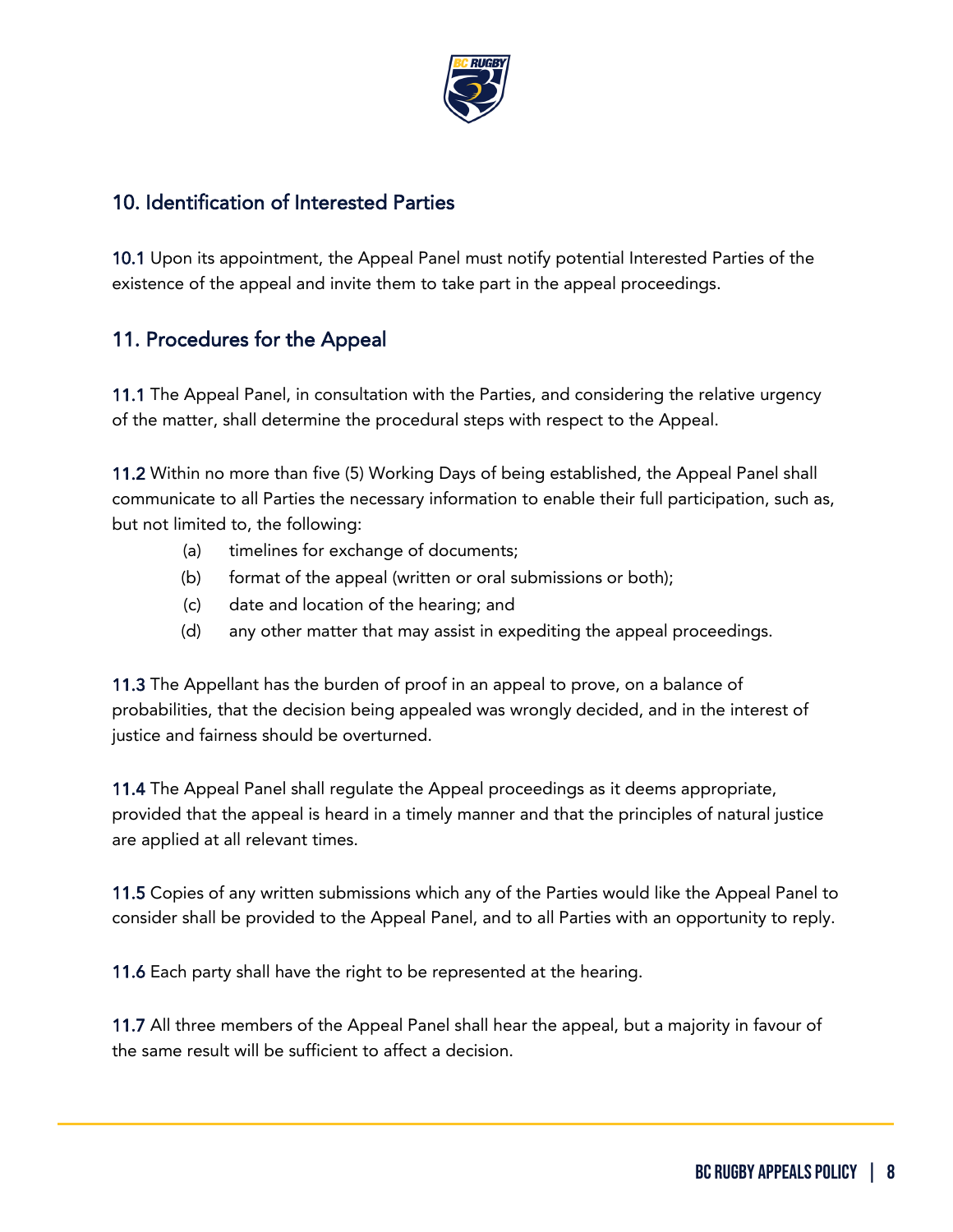

# <span id="page-8-0"></span>12. Appeal Decision

12.1 Wherever possible, within seven (7) Working Days of the conclusion of the appeal hearing, the Appeal Panel will issue its written decision, with reasons. In making its decision, the Panel will have no greater authority than that of the original decision-maker. The Panel may decide:

- (a) to reject the appeal and confirm the decision being appealed;
- (b) to uphold the appeal and refer the matter back to the initial decision-maker for a new review; or
- (c) to uphold the appeal and vary the decision where circumstances do not require that the matter be remitted to the original decision-maker.

12.2 A copy of the written decision will be provided to each of the Parties.

12.3 The Appeal Panel may issue an oral decision or a summary written decision, with full written reasons to follow, in accordance with sub-section 12.1.

## <span id="page-8-1"></span>13. Liability Disclaimer

13.1 The Appeal Panel and the Appeal Officer will bear no liability in respect of any of the Parties for any act or omission in connection with the resolution of a dispute in accordance with the policies of BC Rugby.

13.2 No action or proceeding may be brought against BC Rugby or its Members in respect of a dispute unless BC Rugby is failing or refusing to comply with the provisions with regards to appeals or dispute resolution as provided in the governing documents and polices of BC Rugby.

# <span id="page-8-2"></span>14. Confidentiality

14.1 The appeal process is confidential and involves only the Parties, the Appeal Officer, the Appeal Panel, and any independent advisors to the Appeal Panel. Once initiated and until a decision is released, none of the Parties will disclose confidential information to any person not involved in the appeal proceedings.